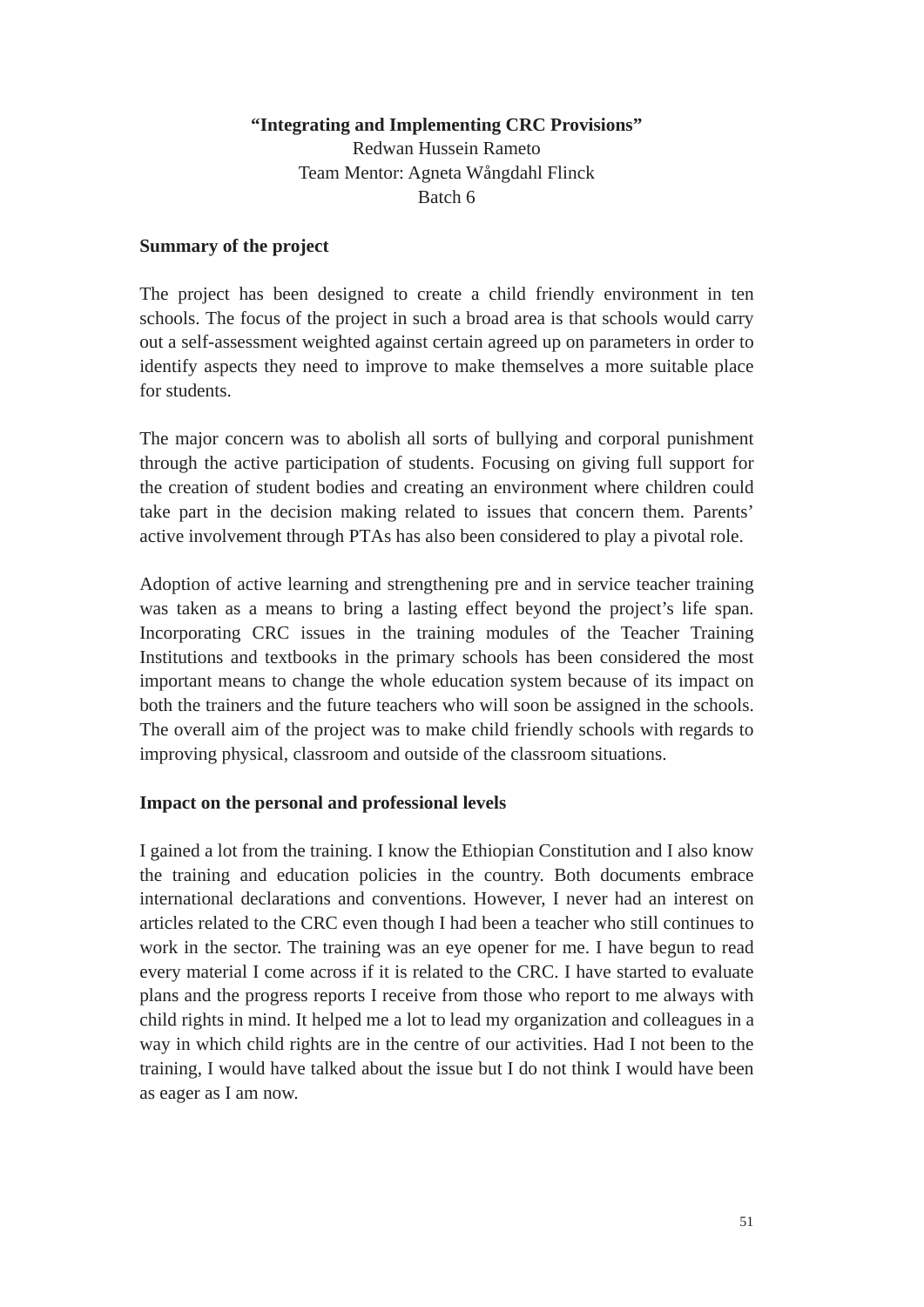# **Impact on the organizational level**

The training and the initial implementation of the project primarily impacted the piloted schools and Teacher Training Colleges. All piloted schools gave training for school communities after the TOT. Each of the schools revised its plan. They developed strategic and annual plans in light of the CRC that involved students, teachers and parents. A departure from the traditional way where teachers appointed students was the democratic election of class monitors. Every school established child rights protection and CRC implementation committees consisting of: parents, students and teachers. Separate latrines for girls have been constructed in some schools. The committees and the union of class monitors teach about child rights during the morning Flag Ceremony. Three Teacher Training Colleges in the region were also piloted, since then a fourth one has already started the program. They took experiences from Hawassa TT College and developed their modules.

Another place where the training and initial project leaves its footprints is the Bureau of Education in the South Ethiopian Peoples Regional State Government. The Education Bureau is responsible for all matters pertinent to education and training except University Education. It goes from kindergarten to college education (diploma level). Experts and Department Heads in the Bureau participated during the launching workshop and got an adequate level of awareness. Hence the Bureau developed a sense of ownership towards the project and it has shown its commitment by organizing a team of experts that monitors child right related activities focusing on the piloted schools. In addition to giving support to the piloted schools, experiences are being collected by the team of experts in order to scale up the project. There is a clear commitment and awareness to include child rights during the preparation of primary school textbooks. The Bureau also donated sports equipment to the schools.

## **Impact on the country level**

The training impacted the regional state government. The activities being done at the ten pilot schools have been monitored and reports have been produced. Progress reports of the piloted schools are made part of the regional state government's report to be discussed by the State Cabinet. Since Ethiopia is a Federation, the reports have been presented to the State Council of Peoples' Representatives (Parliament) and they received great attention. This is considered as one of the activities to be done as part of the School Improvement Program under EQIP, which aims to improve the quality of education.

Moreover, 133 Districts (Woredas) and 13 zones (Counties) discussed on the CRC pilot project implementation report during the midterm Education Sector Performance Evaluation workshop of South Ethiopian Peoples' Regional State